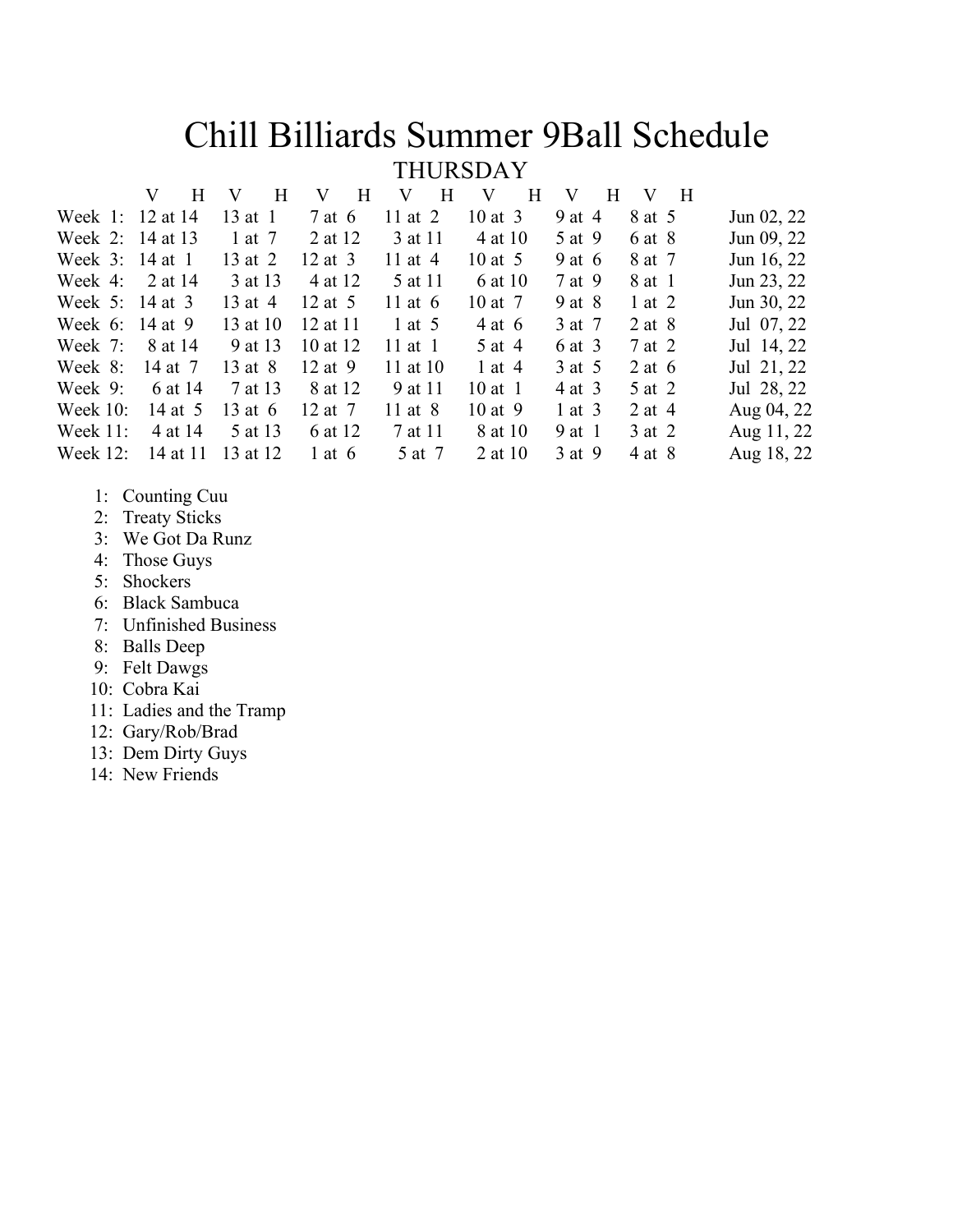## **IN HOUSE POOL LEAGUE CHILL**

**Official Standings as of Friday, June 17, 2022**

#### **Thursday**

| Team                        | <b>Total Points Total Score</b> |     |
|-----------------------------|---------------------------------|-----|
| <b>We Got Da Runz</b>       | 11                              | 511 |
| <b>Treaty Sticks</b>        | 10                              | 494 |
| <b>Black Sambuca</b>        | 10                              | 447 |
| <b>Unfinished Business</b>  | 9                               | 522 |
| <b>Felt Dawgs</b>           | 9                               | 465 |
| <b>Dem Dirty Guys</b>       | 8                               | 433 |
| <b>Those Guys</b>           | 7                               | 411 |
| <b>Shockers</b>             | 7                               | 410 |
| <b>New Friends</b>          | 5                               | 289 |
| Gary/Rob/Brad               | $\overline{2}$                  | 218 |
| <b>Balls Deep</b>           | 1                               | 327 |
| <b>Ladies and the Tramp</b> | 1                               | 261 |
| Cobra Kai                   | O                               | 293 |
| Counting Cuu                |                                 | 222 |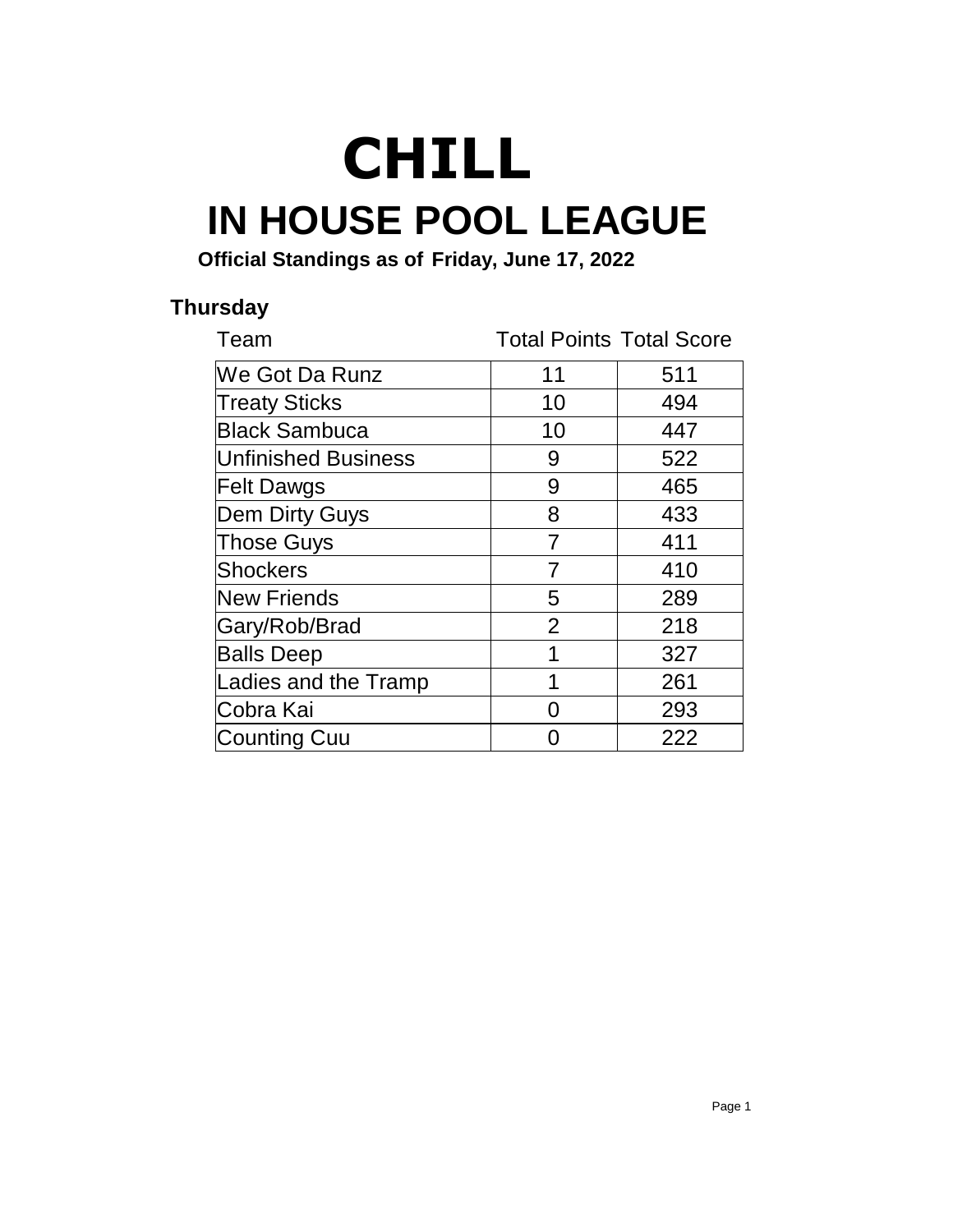#### **Balls Deep**

| Player             | Games             | Score | Ava | Won | <b>NRO</b> | ZIP | 9BB |
|--------------------|-------------------|-------|-----|-----|------------|-----|-----|
| Mike W             |                   | 151   | 5.6 |     |            |     |     |
| <b>Matt Petras</b> |                   | 93    | 3.4 |     |            |     |     |
| Mike S             |                   | 83    | 3.1 |     |            |     |     |
|                    | <b>Summaries:</b> | 327   | 4.0 | 32  |            |     |     |

#### **Black Sambuca**

| Player                | Games             | Score | Ava | Won | <b>NRO</b> | 7IP | 9BB |
|-----------------------|-------------------|-------|-----|-----|------------|-----|-----|
| Al Lalani             | 24                | 156   | 6.5 | 16  |            |     |     |
| Mladen V.             | 12                | 64    | 5.3 |     |            |     |     |
| <b>Bruce Crawford</b> | 24                | 128   | 5.3 | 13  |            |     |     |
| Cam Kennedy           | 21                | 99    | 4.7 | 10  |            |     |     |
|                       | <b>Summaries:</b> | 447   | 5.5 | 46  |            | 13  |     |

#### **Cobra Kai**

| Player             | Games             | Score | Avg | Won | <b>NRO</b> | ZIP | 9BB |
|--------------------|-------------------|-------|-----|-----|------------|-----|-----|
| Glenn              | 18                | 69    | 3.8 |     |            |     |     |
| <b>Rich Nguyen</b> | 18                | 66    |     |     |            |     |     |
| Mike Houston       | 27                | 101   |     |     |            |     |     |
| Jason Buckland     | 18                | 57    | 3.2 |     |            |     |     |
|                    | <b>Summaries:</b> | 293   | 3.6 | 24  |            |     |     |

#### **Counting Cuu**

| Player            | Games | Score | Avg | Won | <b>NRO</b> | ZIP | 9BB |
|-------------------|-------|-------|-----|-----|------------|-----|-----|
| Gu Ya             |       | 36    | 4.0 |     |            |     |     |
| Nate Simon        | 18    | 64    | 3.6 |     |            |     |     |
| Langdon Crowchild | 27    | 75    | 2.8 |     |            |     |     |
| Louie             | 18    | 41    | 2.3 |     |            |     |     |
| Sub - Shamus      |       | 6     | 0.7 |     |            |     |     |
| <b>Summaries:</b> |       | 222   | 2.7 | 18  |            |     |     |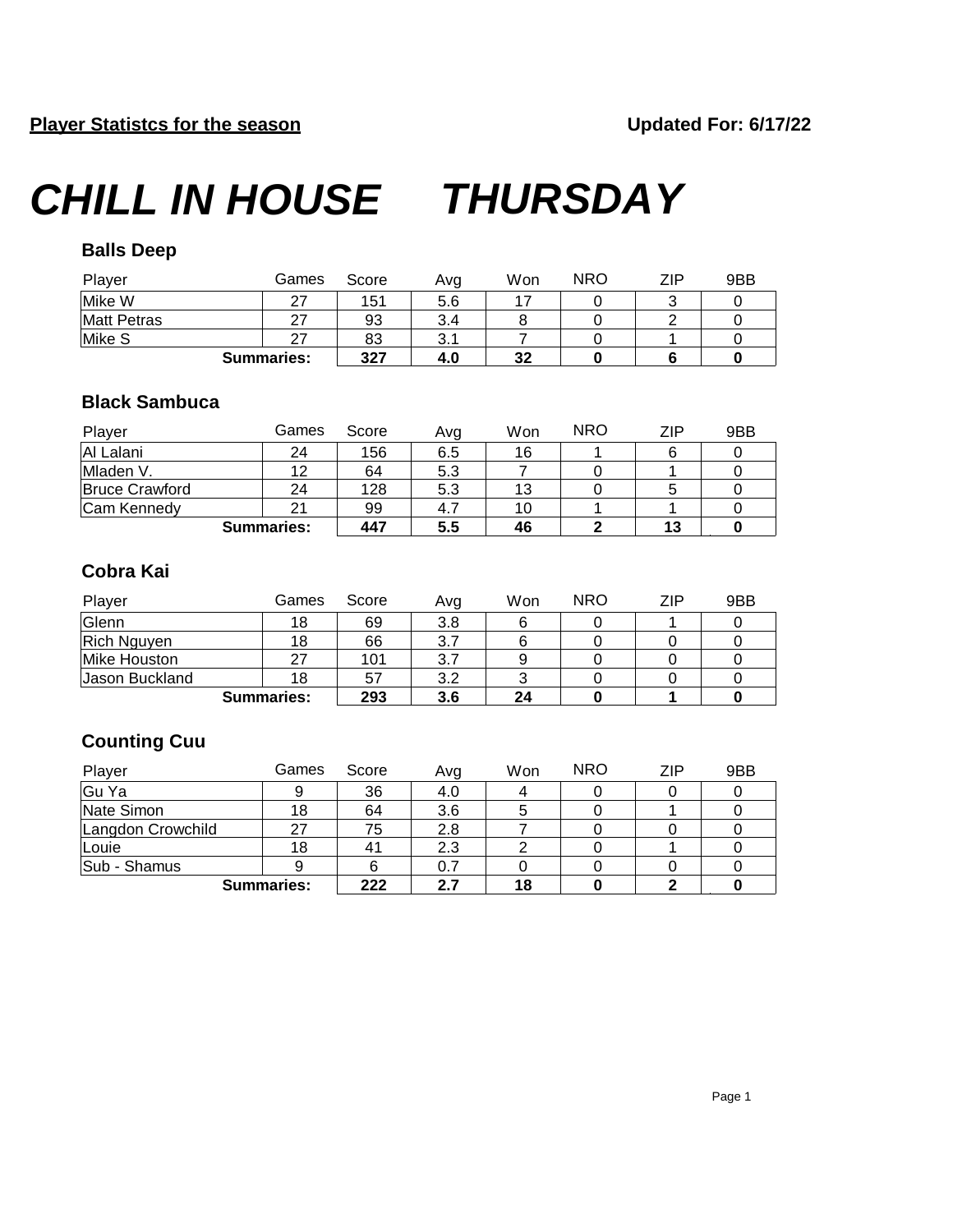#### **Dem Dirty Guys**

| Player             | Games | Score | Avg | Won | <b>NRO</b> | ZIP | 9BB |
|--------------------|-------|-------|-----|-----|------------|-----|-----|
| John Culhane       | 27    | 163   | 6.0 | 18  |            | 3   |     |
| Don H.             | 18    | 108   | 6.0 | 12  |            |     |     |
| <b>Greg Sunley</b> | 9     | 37    | 4.1 | 3   |            |     |     |
| Leonard T.         |       | 36    | 4.0 |     |            |     |     |
| Sub - Doug Lomenda |       | 39    | 4.3 |     |            |     |     |
| Sub - Robert Fehr  | 18    | 69    | 3.8 |     |            |     |     |
| <b>Summaries:</b>  |       | 452   | 5.0 | 48  |            |     |     |

#### **Felt Dawgs**

| Player            | Games | Score | Avg | Won | <b>NRO</b> | ZIP | 9BB |
|-------------------|-------|-------|-----|-----|------------|-----|-----|
| John Jorgenson    | 27    | 185   | 6.9 | 19  |            |     |     |
| Kyle Ashmore      | 18    | 125   | 6.9 | 14  |            | J   |     |
| Ron Clappison     |       | 99    | 3.7 | 11  |            |     |     |
| Sub - Tom Klemke  |       | 56    | 6.2 |     |            |     |     |
| <b>Summaries:</b> |       | 465   | 5.7 | 49  |            | 13  |     |

#### **Gary/Rob/Brad**

| Player              | Games | Score | Ava | Won | <b>NRO</b> | ZIP | 9BB |
|---------------------|-------|-------|-----|-----|------------|-----|-----|
| <b>Gary Daniel</b>  | 18    | 88    | 4.9 | 10  |            |     |     |
| <b>Brad McMahon</b> |       | 43    | 4.8 |     |            |     |     |
| John Pawluk         |       | 43    | 4.8 |     |            |     |     |
| Robert Fehr         | 18    | 69    | 3.8 |     |            |     |     |
| <b>Bob Cooper</b>   |       | 25    | 2.8 |     |            |     |     |
| <b>Summaries:</b>   |       | 268   | 4.3 | 31  |            |     |     |

#### **Ladies and the Tramp**

| Player                 | Games | Score | Avg | Won | <b>NRO</b> | ZIP | 9BB |
|------------------------|-------|-------|-----|-----|------------|-----|-----|
| <b>Russ Whittle</b>    |       | 26    | 8.7 | 3   |            |     |     |
| Avery Suba             |       | 40    | 4.4 |     |            |     |     |
| Adam Secord            | 27    | 74    | 2.7 |     |            |     |     |
| Jenn Diaczun           | 27    | 59    | 2.2 | 5   |            |     |     |
| Sub - Kevin Plowman    | 9     | 39    | 4.3 |     |            |     |     |
| Sub - Leticia Greyling | 6     | 23    | 3.8 |     |            |     |     |
| <b>Summaries:</b>      |       | 261   | 3.2 | 25  |            |     |     |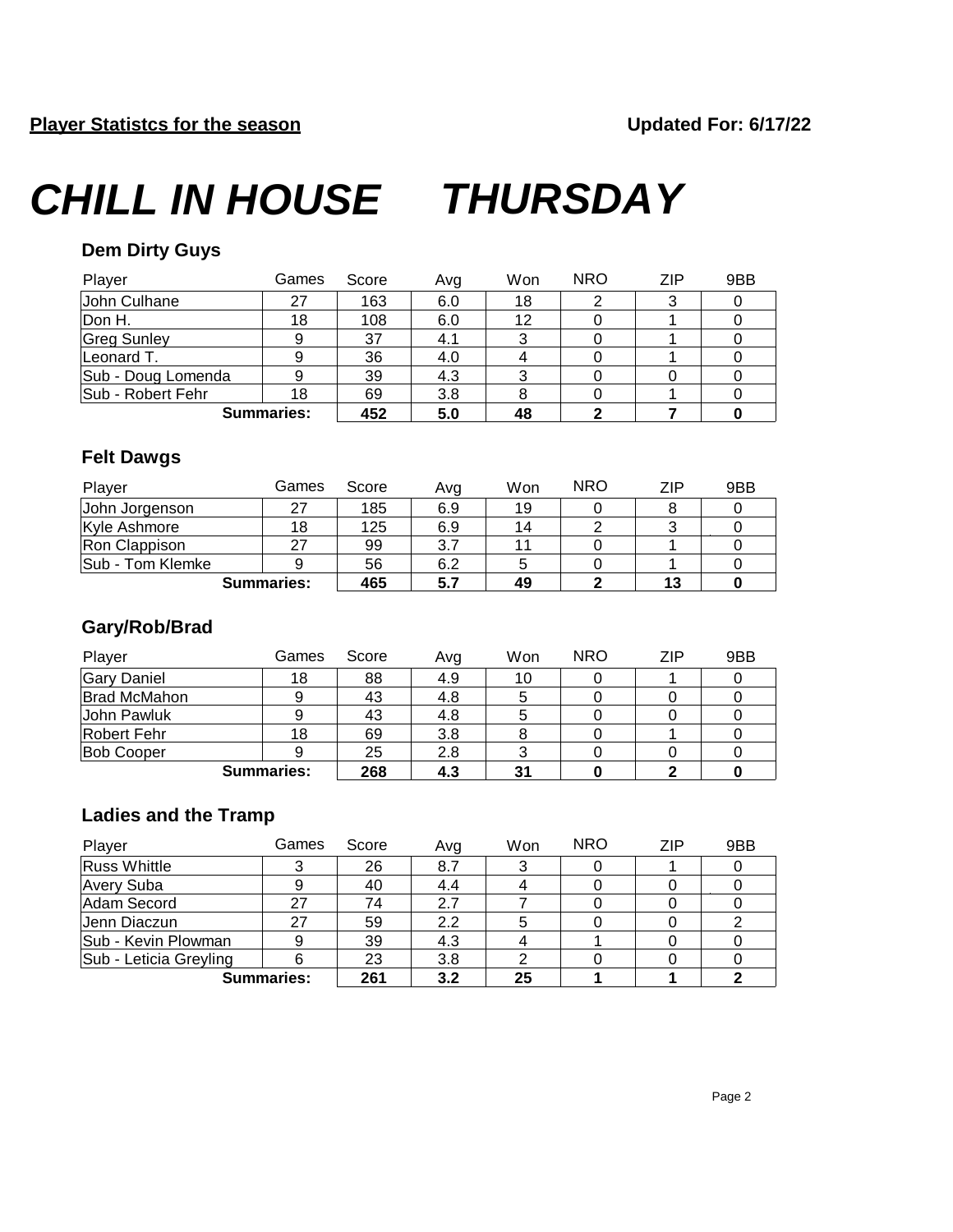#### **New Friends**

| Player         | Games             | Score | Ava | Won | <b>NRO</b> | ZIP. | 9BB |
|----------------|-------------------|-------|-----|-----|------------|------|-----|
| Steve P        | 18                | 118   | 6.6 | 12  |            |      |     |
| Tanuj Gupta    | 18                | 105   | 5.8 |     |            |      |     |
| Peter Chaisson | 18                | 66    |     |     |            |      |     |
|                | <b>Summaries:</b> | 289   | 5.4 | 29  |            |      |     |

#### **Shockers**

| Player          | Games             | Score | Ava | Won | <b>NRO</b> | ZIP | 9BB |
|-----------------|-------------------|-------|-----|-----|------------|-----|-----|
| Corby Caooliaff |                   | 153   | 5.7 | 18  |            |     |     |
| Ali Nazari      |                   | 130   | 4.8 | 13  |            |     |     |
| Pat Gemlolin    |                   | 127   | 4.  | 14  |            |     |     |
|                 | <b>Summaries:</b> | 410   | 5.1 | 45  |            |     |     |

#### **Those Guys**

| Player        | Games             | Score | Ava | Won | <b>NRO</b> | ZIP | 9BB |
|---------------|-------------------|-------|-----|-----|------------|-----|-----|
| Scott Martin  |                   | 66    | 7.3 |     |            |     |     |
| Bryan Nillson |                   | 53    | 5.9 |     |            |     |     |
| Mike Cuvelier |                   | 147   | 5.4 |     |            |     |     |
| Jay Lewis     | 18                | 81    | 4.5 |     |            |     |     |
| Tim Kahut     | 18                | 64    | 3.6 |     |            |     |     |
|               | <b>Summaries:</b> | 411   | 5.1 | 43  |            |     |     |

#### **Treaty Sticks**

| Player              | Games | Score | Avg | Won | <b>NRO</b> | ZIP | 9BB |
|---------------------|-------|-------|-----|-----|------------|-----|-----|
| <b>Blaine Burns</b> |       | 67    | 7.4 |     |            | J   |     |
| Roger D'Soza        | 27    | 165   | 6.1 | 18  |            | J   |     |
| Cody Burns          | 27    | 159   | 5.9 | 47  |            | ت   |     |
| Linden Bird         | 18    | 103   | 5.7 |     |            |     |     |
| <b>Summaries:</b>   |       | 494   | 6.1 | 53  |            | 10  |     |

#### **Unfinished Business**

| Player                | Games             | Score | Avg | Won | <b>NRO</b> | ZIP | 9BB |
|-----------------------|-------------------|-------|-----|-----|------------|-----|-----|
| <b>Cliff Jacobson</b> |                   | 184   | 6.8 | 20  |            | ັ   |     |
| <b>Bruce Broda</b>    | 27                | 181   | 6.7 | 18  |            |     |     |
| <b>Ben Dewolf</b>     |                   | 157   | 5.8 | 16  |            |     |     |
|                       | <b>Summaries:</b> |       | 6.4 | 54  |            |     |     |